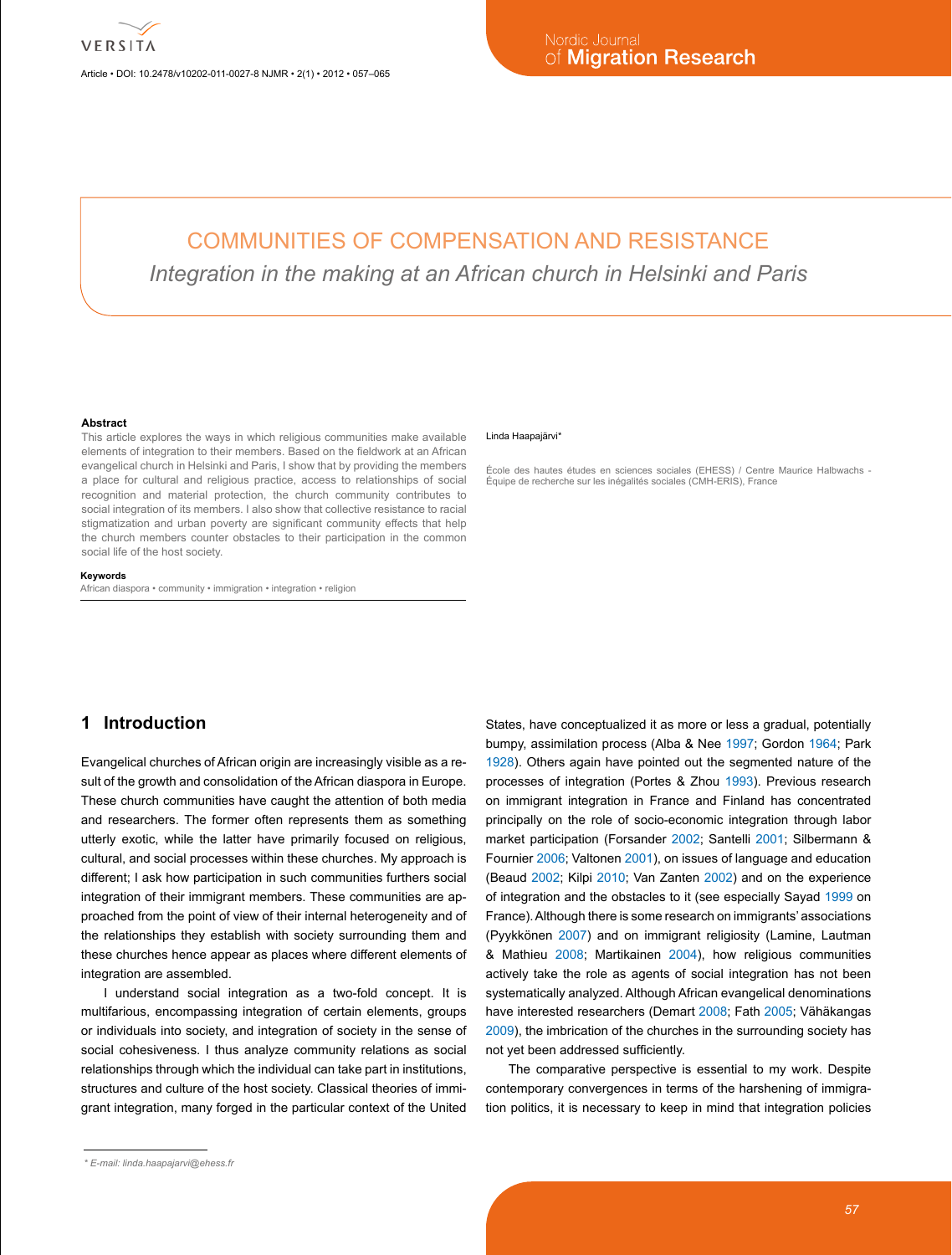and practices in France and Finland are fashioned by different historical developments and ideological frameworks. In France, the migrant workers of the mid-20th century and their predecessors were thought not to need particular public assistance in establishing a decent living (Noiriel [1988](#page-8-18)). On the contrary, in Finland, public intervention has been intense in the field of immigration since the country started to receive larger annual numbers of immigrants in the early 1990s (Forsander [2002](#page-8-4): chapter 2). In this Nordic country, a great portion of migrants have arrived as refugees and the State has been considered responsible for their incorporation into Finnish society. However, whether the policies are informed by principles of Republican assimilationism or a Nordic version of multiculturalism, in both countries they entail a high level of normativity and constraint. My research suggests that differences in the national context influence the social relations at the level of an immigrant community which has the same religious, cultural and organizational content, and that consequentially, variable community effects are being generated.

I will start by describing the two parishes I have studied and then look in more detail at the methods I have employed to study community relations at the church. This will be followed by two sections, each analyzing a modality through which community participation generates social integration. I will first discuss the logics of compensation as observed at the level of individual-community relations. I will then move on to discuss the relation between communities and society, and analyze the former as a resource for collective resistance.

#### **2 An African church community in two European cities**

The Bible says that where ever you find yourself; make that place your dwelling place. Now we are here and we want to dig this land and make this land our dwelling place, just like the Bible tells us.

This is how Otis, a restaurant dishwasher and a recently married man in his late thirties, responds when I ask him to sum up the experience of having lived five years in his new hometown, Paris. He makes sense of his life-course by mobilizing a spiritual framework of cultural interpretation and the Church is at the center of the experience. By the Church I refer in this article to the evangelical church of African background that I have studied in France and Helsinki. It is not essential to the analysis of community relations and immigrant integration to identify the Church more precisely, and it could be harmful to the protection of privacy and anonymity of the informants considering the small number of immigrants of this origin in the two countries and the small size of the community[.1](#page-7-0) However, the Church is illustrative of evangelical churches originally founded in Africa in the second half of the 20th century and active worldwide today (on indigenous African churches, see for example Meyer [2004](#page-8-19); ter Haar [2009\)](#page-8-20). The headquarters of the church still lie in Africa where the

head of the Church coordinates the activities of his denomination and implantation of new parishes.

As a consequence, the parishes are rather similar in different countries in terms of their organization, activities and style of worship. The members of the church do not consider themselves as merely members of an African church, but rather as members of a global network of Christians. The church draws on the idea of inversed mission which the members often mobilize as a justification of their installation in Europe. Indeed, the implantation of this type of churches religious communities in Western societies should not be considered as an isolated phenomenon, but rather analyzed in the context of contemporary migration patterns, unequal access to wealth in the global south and the pluralization of European societies. One observes at these parishes an adherence to the gospels of prosperity and deliberation which put forth individual well-being and advancement (Meyer [2004](#page-8-19)). Emigration can thus be understood as a way of breaking free from poverty, and (economic) integration as a way of pursuing prosperity.

The Finnish parish of my research was founded in Helsinki in 2001 and the Parisian one in 2005.[2](#page-7-1) They are both still headed by the founding pastors, both immigrants from the country of origin of the Church. During my fieldwork from August 2009 to January 2010, in Paris approximately 30 loyal members would attend the Sunday service, the busiest service gathering 60 attendants for the dedication of children before Christmas. In Helsinki, one found a larger congregation with the number attendants varying from 50 to almost 200 on special occasions. The Helsinki parish attracts a number of mixed couples, and its pastor is himself married to a Finn. He himself is now a full-time religious worker. By contrast, the pastor in Paris, immigrated with his wife, founded their family in Paris and still practices his civil profession. At his parish, families were the majority of participants, while in Helsinki young men were the typical attendants of the church. During my fieldwork in Paris, the church congregants consisted exclusively of migrants of the same national origin as the Church and the pastor. On the contrary, in Helsinki, members of other African nationalities were also present as well as some European and Finnish attendants.

Unrelated to the size and composition of the congregations, however, is the general atmosphere of the Sunday service. It is a moment of joyful worship. The attendants are always well-dressed; men wear suits and neckties, women wear skirts and blazers, and many dress in traditional African garments and head gear. People greet each other with hugs and handshakes; children are welcomed with particular affection and are attended to collectively. The service is celebrated with plenty of music, chanting, lively testimonies and spontaneous praising. Unlike at traditional Finnish or French Lutheran or Catholic masses, interaction between members is common and people come and go during the two to three hours it lasts. Very often, the worship service is followed by a shared meal of traditional fare, spicy rice, fried chicken and coca-cola or the ubiquitous sweet malt drink. As a result, the Sunday service occupies the best part of the day, and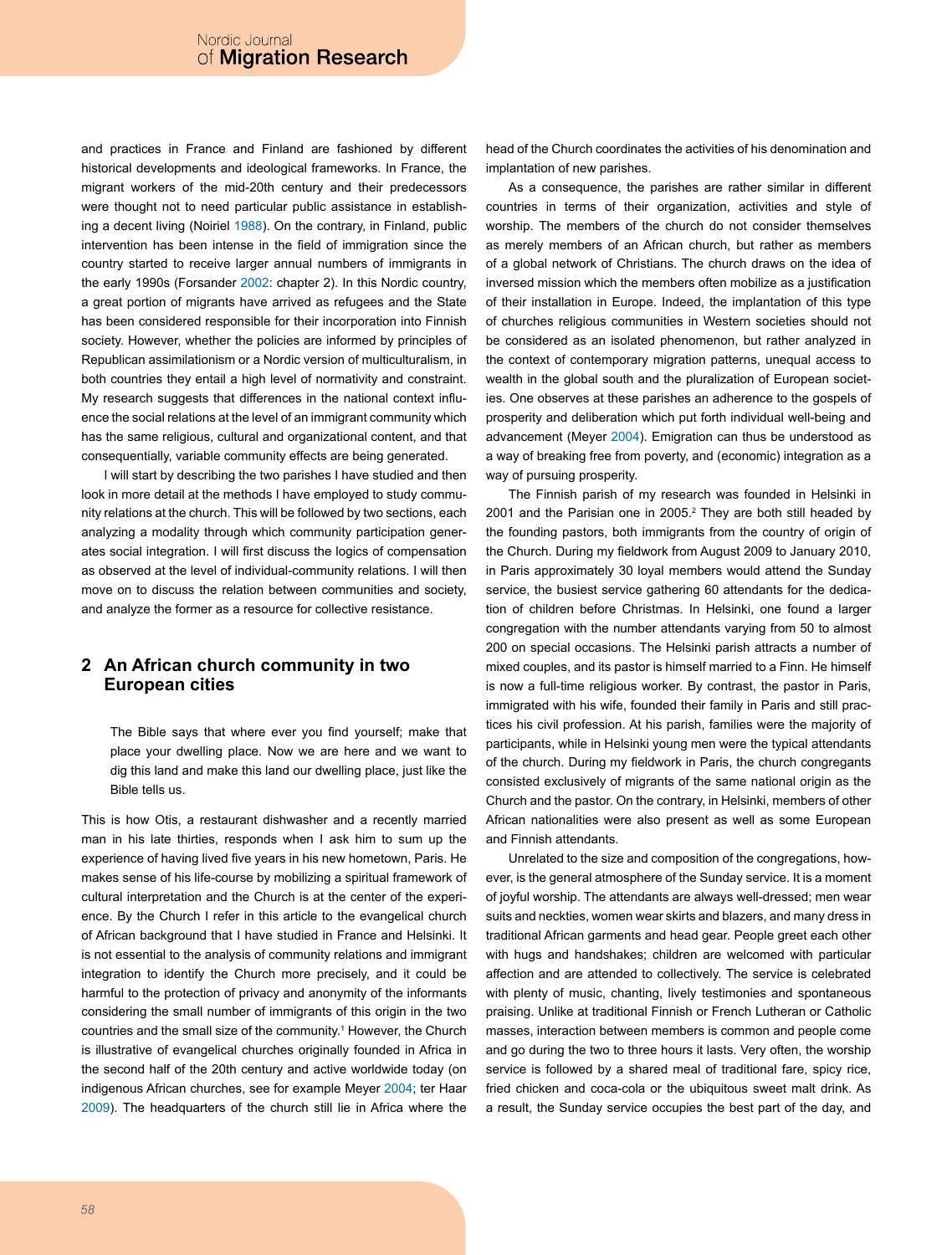so it should according to the members. Fiona, a mother of four and a working woman, rejoices in Helsinki: "I'm happy about my work at the kindergarten. It's only weekdays. So, my weekend is spent at the church. The whole Sunday, and that's more important than making a big money!"

Yet the parishes diverge in terms of insertion in the two cities. In 2008, the Helsinki parish bought a place of worship and has been renovating it in a collective effort. The place is located close to the city center – just a 7-minute-metro-ride from the central station – and is well-catered by public and private transport facilities. By contrast, the Parisian parish has often been forced to move, and so far has only been able to rent different locales poorly suited for religious services. At the time of my fieldwork, the parish gathered in the basement of a private house in an impoverished, semi-industrial neighborhood[.3](#page-7-2) They rent the small locale for Sunday afternoon, an Armenian Pentecostal denomination occupying the morning hours. However, several members live close to the church and some active members commute every Sunday from far-flung areas of the Paris region. In Helsinki, the members are fairly scattered around the metropolitan area and not as strongly concentrated in disadvantaged urban neighborhoods. This type of residential distribution reflects the fact that the Paris metropolitan area is more residentially segregated on a socioeconomic and ethno-racial basis than that of Helsinki where migrants often first find housing in the disadvantaged urban districts. More than its corollary in Helsinki, the church community in Paris is affected by urban poverty and residential segregation.

## **3 Methods and materials**

That the ethnographer can be diverted, that nothing one finds on the field corresponds to ones assumptions, that one's hypotheses break down one by one in contact with reality, although one is carefully prepared for the investigation, are the proof of doing empirical science and not science fiction.[4](#page-7-3) (Jeanne Favret-Saada, [1977,](#page-8-21) Les mots, la mort, les sorts, p. 31)

I was first introduced to the Church by a longtime member with whom I made an exploratory interview in Helsinki. What then followed was six months of intensive participation in the parishes' activities and filling in three thick ethnographic diaries. The busiest times in my field were Sundays. I would attend the service, the Sunday school and the informal social gatherings after these events. In addition to the regular church activities, I also had the chance to assist at a wedding, a birthday and wedding anniversary celebrations, as well as the activities of women's groups. I was also able to meet with several members casually in everyday situations, like sitting down for a cup of coffee. Being present in the field was important to me for three reasons. First, little scientific literature is available in France and in Finland on African evangelical churches. Second, the subject being unfamiliar to me, it was necessary to get acquainted with the parishes in order to craft valid questions for the interviews. Finally, the religious communities are relatively closed groups, and my regular presence facilitated working towards relationships of confidence and making contact with interviewees. I adopted the position of a pupil that allowed me to learn about the community from its more experienced members.

Even if borrowing from ethnographic methods was important for my research, the main method consists of interviews. In each country, I carried out 18 recorded in-depth interviews with parish members representative of the membership demographics. All the interviewees were first generation immigrants, aged 25–57 years, and had migrated from the same African country between 1985 and 2009; 12 interviewees were men and 6 women. The questions that guided the open-ended interviews relate to four broad topics: migration trajectory, composition of overall social ties, meaning of participation in the church community, and morality as defined by interviewees. Through these questions, I wanted to identify the interviewee's social position, sources of protection and recognition, and about how they constructed the in-group and its outsiders. The interviews also helped me relativize the normative religious discourses produced at the time of the worship, and to understand how the individuals interpreted and applied the religious principles in their own daily life. In addition to the interviews, the informal discussions were also invaluable in the study of the community relations. Sometimes these discussions were very important, for example, with the mothers of little children who hardly found any free time for a discussion with a student in social sciences other than Sundays at the church.

I have analyzed my interview data and ethnographic diary thematically. I first read each interview transcription individually, marking down themes and elements of interest. This stage of the analysis helped me understand the heterogeneity in the community relations at the individual level. I then treated each national corpus separately looking for similarities and differences within the interviews and the field notes, and sorting out regularities and singularities in them. The third stage of my analysis consisted of treating the materials of the two national set simultaneously, comparing and contrasting them. This stage was especially important in analyzing the forms of collective resistance that figure as salient in the two countries and the ethnographic observation contributed much to it.

### **4 The logics of compensation in community relations**

Here, you don't have a place you contribute to. That's why the church is important for me. It's a place of value. You feel like you belong to a group. There are people with children. You have responsibility there. And another thing, that's about feeling. It's love. You feel that you're important. And in this society I don't really feel important.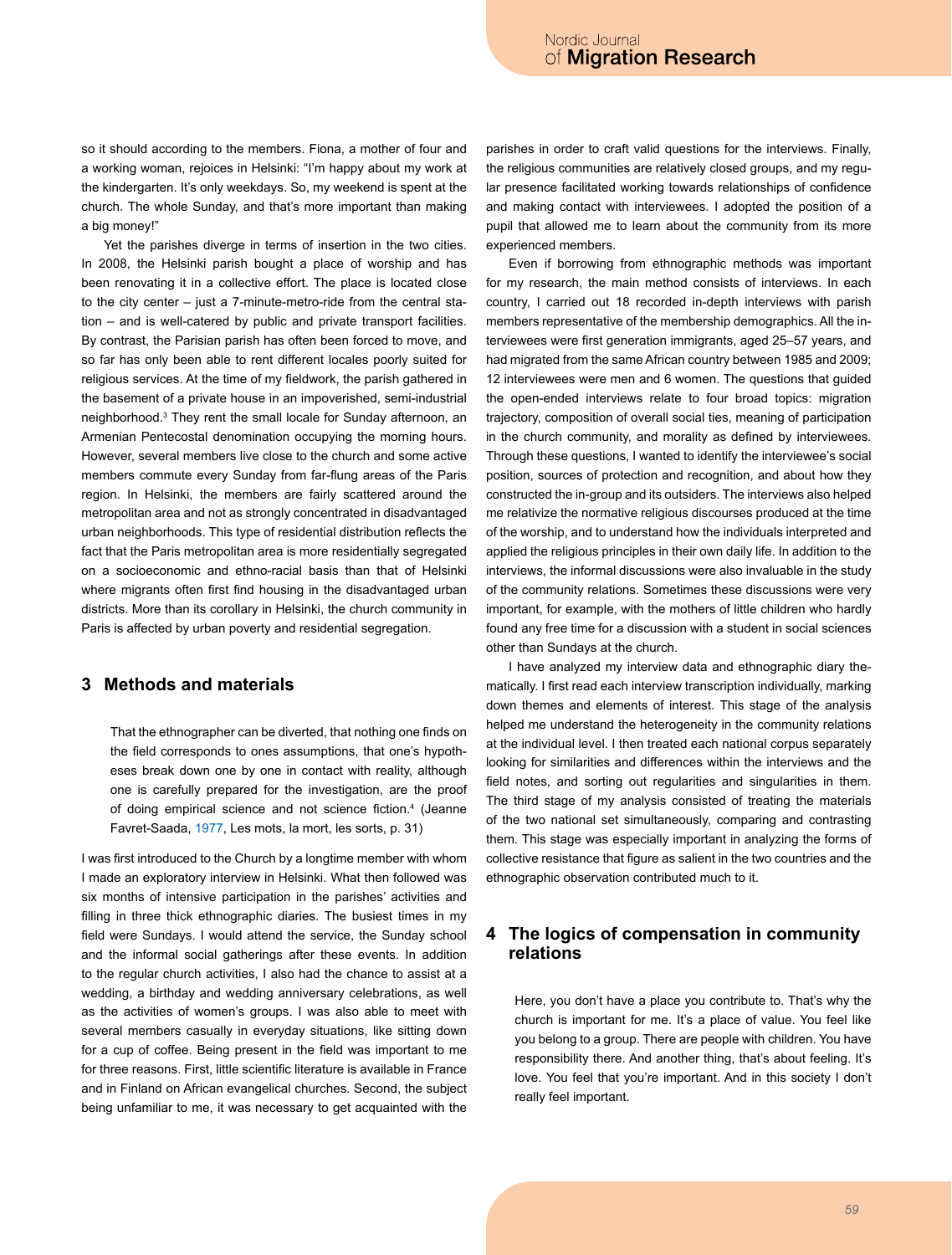Eddy, a working man in his late thirties and having lived in Finland for almost 10 years accounts for the place the church has in his every-day life and many parishioners would agree with him. However, to understand the relations through which the community makes elements of integration available, one should address the heterogeneity of the community rather than the average qualities of its members. In this way we can successfully analyze the dynamics and multidimensionality of community participation, and understand the community's malleability as a strength in comparison to the rigid normativity of the public integration programs. The individuals participating in church activities have in common their Christian faith and an adherence to a shared morality informed by religious principles. But they also differ from each other in terms of age, sex, family ties, socio-economic position, migration trajectory, broken social relationships, place of residence, legal status as migrants and relations with the national population. Indeed, the church communities attract a diverse membership. In order to explain this diversity, I have analyzed the logics of compensation in community relations, and three modalities it can take.

By the compensating faculty of community relations, I refer to a relational mechanism through which investment in community relations can alleviate fragilities in other social relationships. In his theory of social ties, the French sociologist Serge Paugam ([2008](#page-8-22)) analyzes four categories of relations that attach individuals to each other, i.e. kinship ties, amorous and friendly relations, employment relations and social ties based on citizenship status. According to the theory, these relations guarantee to the individual material protection and social recognition. By attaching individuals to each other, they create the relational tissue of social life. The more numerous and diversified ties attach the individual to others, the less she suffers from relational fragility, and the less she risks social exclusion.

This perspective helps to render visible relational fragilities of the immigrant members of the Church. Due to the non-citizen status of many members, they are vulnerable to social exclusion because of having an inferior access to rights, opportunities and goods compared with the native-born population. They are often disadvantaged in the labor market which accentuates a risk of poverty. Furthermore, many have experienced disruptions in family relations due to the migratory experience. When it comes to sociability, individuals differ much from each other, but immigrants generally benefit from smaller and less dense networks than the non-migrant population. At the two parishes I studied, such fragilities are evident. Many members have difficulties securing satisfying and stable employment. Some struggle to legalize their stay in Europe. Others suffer from lack of meaningful relationships with friends and family, and all have experienced or witnessed incidents of racial discrimination.

Despite differences in individual situations, the Church makes available to its active members such elements of integration they may not find elsewhere. The members identify the Church as a privileged place for maintaining a familiar form of cultural and religious practice. Otis, a devoted member, describes his experience of going to the American Church in Paris – a US origin congregation – upon arrival in the city: "Well, it's maybe more European. Their mode of worship is a little bit dull for me, because I'm used to the African Pentecostal stuff. You dance and sing. But there's no dancing there! They are more like orthodox. They just sing hymns and they read the scriptures and more hymns. It's much too dull for me! I prefer a church where I can let myself go. I can dance and sing, and when I'm glorifying God I know I'm doing it from the bottom of my heart. That's my way of communicating with my creator. In the American church they had their way. But I prefer my way. That's like my African heart."

The African church stands in contrast to the host society, perceived as significantly different from one's in-group. It is a place of expression and regeneration of a particular identity.

In Helsinki, at the annual multicultural service where congregants from different countries wore their ethnic attire and presented music and folk dances, a young student I met for the first time told me: "Here I can meet my countrymen and speak my language. It's like in Africa, we worship, we sing, we shout. It's like in Africa! Are you scared?!" She was dressed in her tribe's traditional clothes and deplored my, and the Finnish teams', lack of a festive national dress and joyful music. Her words first troubled and then intrigued me. They seemed cast into our relations the ubiquitous tension the immigrants sense in interactions between Africans and Finns, with the difference of me being the inferior outsider. The Church is indeed a place where symbolic boundaries (Barth [1969;](#page-8-23) Cohen [1985;](#page-8-24) Lamont & Molnar [2002\)](#page-8-25) are constructed: the solemn is separated from the joyful, silent from noisy, authentic from pretentious, African from European. It is a place where the positive identity of each member as evangelical, African, black and immigrant is regenerated in societies where these attributes are negatively charged. In this process, the members define who they are and are not, who are insiders and who are to be concealed outside the community. Such an identification process is necessary for making sense of one's position in society and vis-à-vis others.

The possibility of maintaining one's familiar and traditional cultural practices is also closely related to questions of recognition. Reasoning in terms of compensation, the Church figures as a place where one can be one's "whole Self" (Cohen [1985:](#page-8-24) 106–108) and members easily label it as a "home away from home". The parish is a primary locale of meaningful social relationships for many church members. It is a place where they have access to reciprocal relations in which a positive recognition of one's attributes is affirmed (Honneth [2005](#page-8-26)). At the Church, those who appear the best integrated, are the least dependent on the community for social recognition, and put forth the cultural and religious practice in an African tradition as the main reason for their attendance. However, for the majority of the members, the Church is the center of their social life. As in the host societies, many parishioners have difficulty in accessing relationships of visibility and recognition; the community relations compensate for these shortcomings.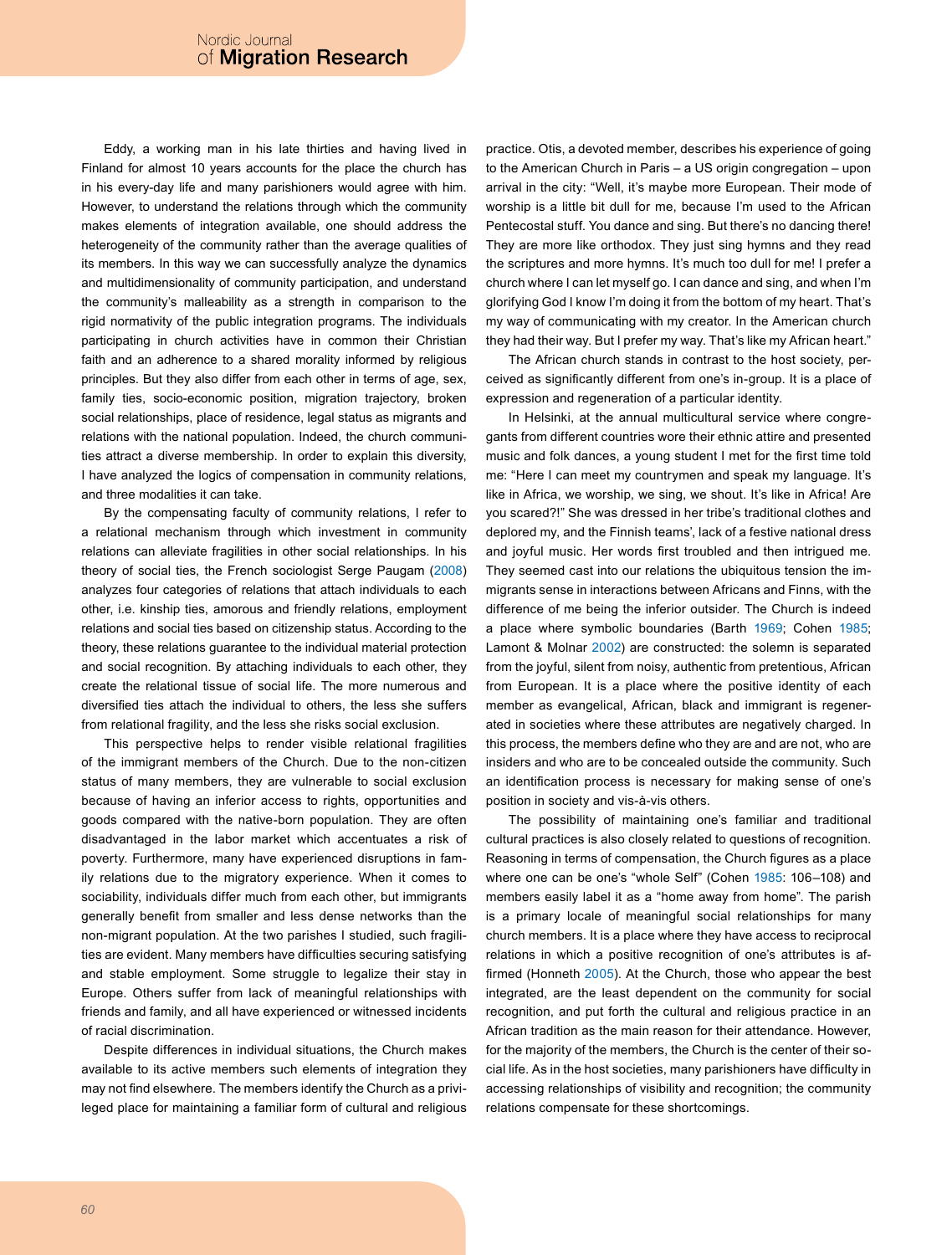In addition to compensating for lack of recognition, the community relations can also convey material protection to its members. Financial difficulties come in many disguises. For most members, making savings is very difficult, if not impossible. Many have remittances duties towards their nuclear or extended family in Africa. Fulfilling these expectations is taxing, especially to those whose economic integration is uneven or nonexistent. Although none of the interviewees was unemployed during the research, some had experienced periods of unemployment. Two of the French interviewees were outside the formal labor market due to lack of a residence permit. Several suffered from an insecure job or one not matching their qualifications. Some church members who had been in the country for a long time benefited from different social aids to make the two ends meet. This was more frequent in Finland where the interviewees were often in a formal situation as residents and thus entitled to services and allocations like the national population. On the other hand, few migrants were supported by their family in Africa, had a superior professional position, or were without financial difficulty. In Helsinki, a handful of parishioners had been able to buy an apartment. In Paris, everyone was either renting or being lodged, and finding decent housing was a shared concern. The members were therefore in very different economic situations and variably exposed to the risk of poverty.

I have considered three different modalities of the parishioners' relations to the material protection guaranteed by the community to make sense of this relationship: charity, insurance and dependency. The best integrated minority contribute to the community through paying tithes (10% of their monthly income) and giving offerings. Their relation to the collective material and financial resources is best described as charitable. They contribute without benefiting from other than symbolic recompense, such as respect and prestige. However, the most commonly found modality of these relationships can be thought of in terms of insurance. Many members have a fair level of income but might be in a precarious situation in the labor market. They contribute to the collective resources and count on receiving help in case of hardship. On average, the members of the Helsinki parish enjoyed a better income security than their counterparts in Paris, and all the interviewees would be concerned by these two profiles: charity and insurance. Finally, the poorest members cannot contribute to the collective effort. On the contrary, they depend on it for survival. This was the case of two persons at the French parish who depended entirely on the collective material protection.

Although community relationships can generate social integration in several ways, attribution of protection is strongly articulated with the members' adherence to the community's social, moral and religious norms. The members are required to actively participate in the community in a practical and symbolic sense, and the most dependent ones' participation is controlled by the other members. Those depending on collective resources were engaged in diverse tasks, such as maintenance of the church locale, playing music at services, ushering and practical organization of church events. They also had to prove their adherence to the shared Christian morality. The social control ensured that they attend masses and other church events regularly and prove to adhere to a certain collectively approved lifestyle, consisting of religious devotedness, striving for prosperity and living "in a virtuous manner". In brief, in compensating for the fragilities of the social relationships of its members, the church community simultaneously acts on their integration into the host society and generates in-group solidarity and loyalty through normative regulation of the community.

#### **5 Collective resistance as an element of integration**

Key elements of understanding the way the parishes are integrated in the two societies include residential segregation, urban poverty, the size and position of immigrant population and racial discrimination. These shape the community effect that is being generated and the way the members respond, individually and collectively, to obstacles to integration. The members' collective effort to protect the in-group's vulnerable and the regeneration of a positive identity can be interpreted as forms of collective resistance in a social context where they constitute a racialized and relatively underprivileged minority group.

#### **6 Resistance to racial stigmatization**

Like at work, some patients' families they don't trust black people to take care of their family. And I've been in a place, like many years ago in a hospital, the patient told me that because I'm black I shouldn't touch her. And I looked at her and I told her that I'm sorry, but I'm your nurse today and if I don't take care of you then you die. [pause] And I said it straight.

A nurse in her late twenties, married and about to start a family in the country she calls her home for almost 10 years, Beth describes a racist incident at work in Finland. Most parishioners would find the situation familiar, and quite a few would also identify with the way Beth confronts the patient. She actively challenges the aggressor by drawing on her position as a professional upon whom the patient is literally dependant. This can be considered as a way of "talking back", that is, challenging the dominant way of speaking about African black immigrants (Jokinen, Huttunen & Kulmala [2004;](#page-8-27) Rastas & Päivärinta [2010\)](#page-8-28). Many interviewees, particularly in Helsinki, account for the importance of the church in resisting to such stigmatization. Beth expresses this idea later in the interview: "I'm grateful for them [the church]. They have been quite much there for me. Like they have helped me feel worthy and I know I am. I can give a piece of my mind to those who come calling me names now." A significant type of community effect can be interpreted as collective resistance to racial stigmatization. This effect is perceptible in both cities but since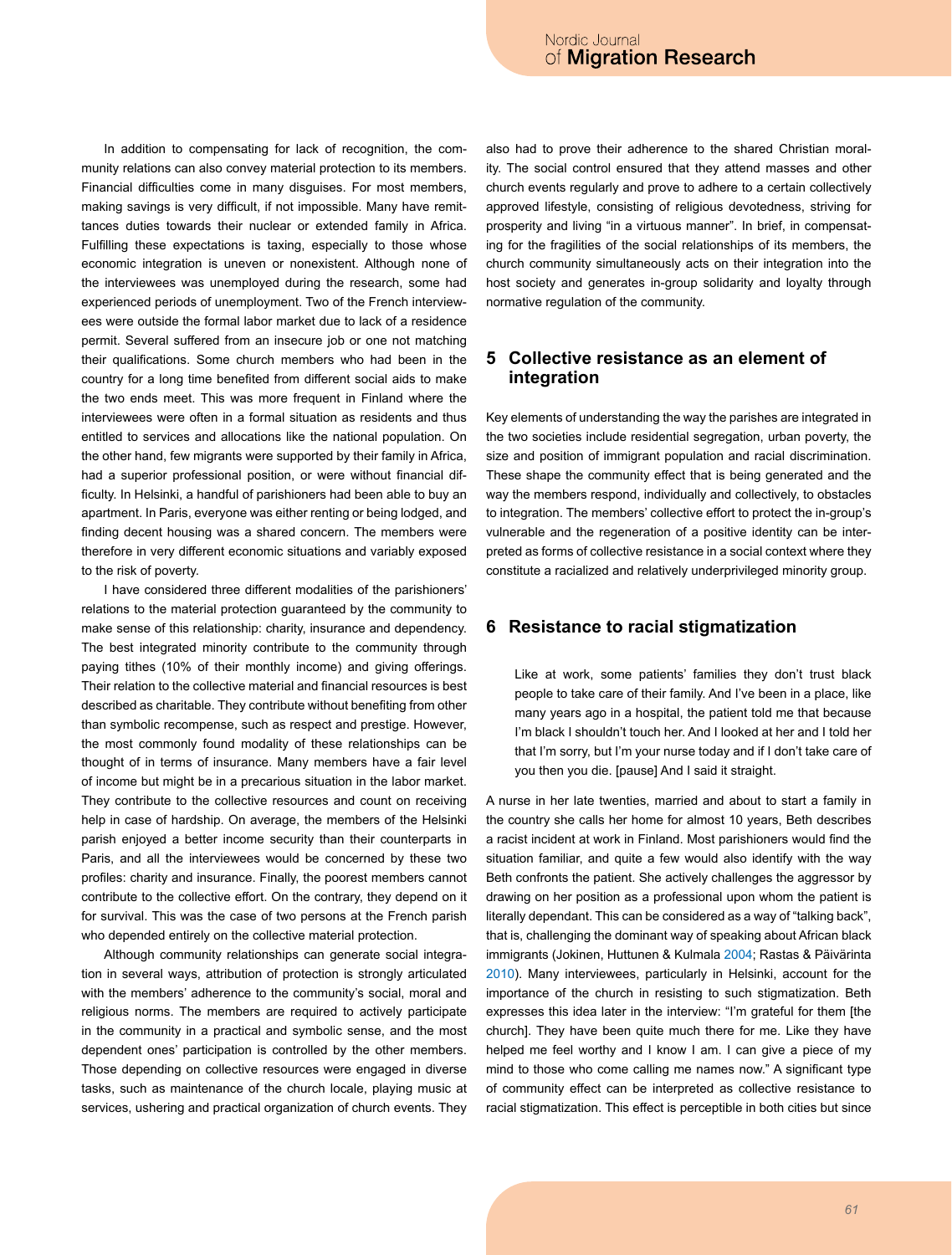accounts of racism were especially frequent and dense in Helsinki, I mainly draw my examples from that context.

Discrimination can also take non-verbal forms that are difficult to counter. The Finnish social anthropologist Anna Rastas [\(2002](#page-8-29)) shows how young people identified as members of ethnoracial minorities are treated with discriminatory gestures and non-verbal practices. In a country as homogenous in terms of physical appearance as Finland, a significant modality of experiencing hostility is the way the white national population looks at the young minority members. The results of my fieldwork are similar to Rastas's analyses in the sense the looks and the management of physical distance emerged as important tools of discrimination. This silent form of violence adds to having experienced or witnessed verbal and physical assault. The church-goers describe discriminatory experiences at several sites of their daily activities: at work and school, in their neighborhood, in leisure activities, in public transport, the list is long. Eddy describes several discriminatory incidents from overtly frequent controls of his ID by the police to being systematically followed by the security guards grocery shopping. Finally, he arrives at the most banal expression of rejection: "And of course here [in Helsinki] no one will sit next to you in a bus. They just don't. They'll rather stand than sit next to a black man."

Finland is lived as a fundamentally white society where being Black often signifies rejection from social interactions or stigmatization in public space.

Erwing Goffman's ([1963\)](#page-8-30) analysis of the nature of the stigma is hence readily applicable to the experiences of the church members. The imposition of a racial stigma assigns them a spoiled identity and transforms social relationships. Consequently, in addition to sharing a moral and religious community, the interviewees share a racial community, not so much because of their will to reproduce one, but because of being identified as one and sharing the experiences of stigmatization. The Church appears as a place where the individuals can appropriate the discrediting attribute in order to challenge it. At the church, the cultural forms as well as religious doctrines developed in Africa are actively maintained. The Church thus makes African-ness its pride. Here we can extend the analysis of the anthropologist Meyer (2004) on the anti-colonialist dimension of the indigenous African churches to the migratory context: the African immigrant members of the Church represent themselves as devoted Christians, as missionaries in Europe and as virtuous individuals. The congregants, like Beth, can find a positive affirmation of her identity at the Church which gives them tools to counter racist assaults in everyday life. But drawing on the common religious worldview and practice as an element of superiority is not on its own a sufficient way of effectively challenging racial stigmatization.

In the interviews, other particularly frequent modalities of countering the racial stigma were based on one's professional status and moral rigor. These invalidate the popular representations of African immigrants as idle, undeserving or deviant, representations that the church members are eager to challenge. The community generates an alternative moral framework which can be mobilized to challenge stigmatization. Depending on their social position and their experiences, the members draw moral, socio-economic and racial boundaries to affirm a positive identity and to claim a social recognition (on such boundary work, see Lamont [2000\)](#page-8-31). Individuals mobilize symbolic boundaries differently; their moral content remains rather invariable. In describing what Finns should do in order to live in a more virtuous manner, Charles, a passionate evangelist and a proud father of a small family, accounts for several aspects of the shared morality: "And for you to serve him you must drop your old passions. You have to become new. That means, the things that used to give you pleasure before, the drinking, you make love or sex with anybody, you don't care, all day, you just hope you don't get AIDS, you enjoy your flesh. Oh no! That must come to a stop. You must have the fear of God. The way you treat other people, God created them, that must stop. The way you address the elderly people, you don't care who they are, fuck you [imitating], no, that must stop. You will commit sin but you must not be enjoying committing sin."

As church members define themselves as people who maintain a direct communication with God, who lead a virtuous life and who respect the family and the community the migrant members can represent themselves as morally superior to the national population.

In Paris too, many church members have witnessed or experienced racial discrimination. Much like in Helsinki, such experiences were encountered in working life, aboard public transport and in the neighborhoods. However, the interviewees appreciate the "African quartiers" of Paris where most of them frequent businesses and services. They also declare themselves content to see Blacks occupying jobs in public and visible instances; working for the police force, in the banks, at the airport and in insurance companies to mention some examples. On the contrary, their Finnish pairs deplore never seeing Blacks in what they consider important jobs. Eddy describes: "I've changed planes on Charles de Gaulle and all those Blacks working there! It just feels really ok. You don't see that in Helsinki..."

In Finland, the interviewees account for a feeling of isolation and they seem to lack a group of reference. To escape from spaces marked by hostile looks and gestures, the church community yields recognition to the relatively few yet overtly visible African migrants.

#### **7 Resistance to urban poverty**

"I'm a newcomer in France and he [roommate, member of the church] helps me, they help me. I need that. And then I can play. Like when he saw me I told him I'm a drummer and he didn't believe me and then the first day we met he took me here and he saw me play and he was like wow. And so that was how I got here and he was like I want to play with you, man. And I said I have no money. So, I'm living with him now and it's good. I don't pay anything. Like I have no money. Absolutely nothing. He's a good guy. I live with him here. But you see how it is. I mean it [neighborhood] is no good. It's a dangerous place.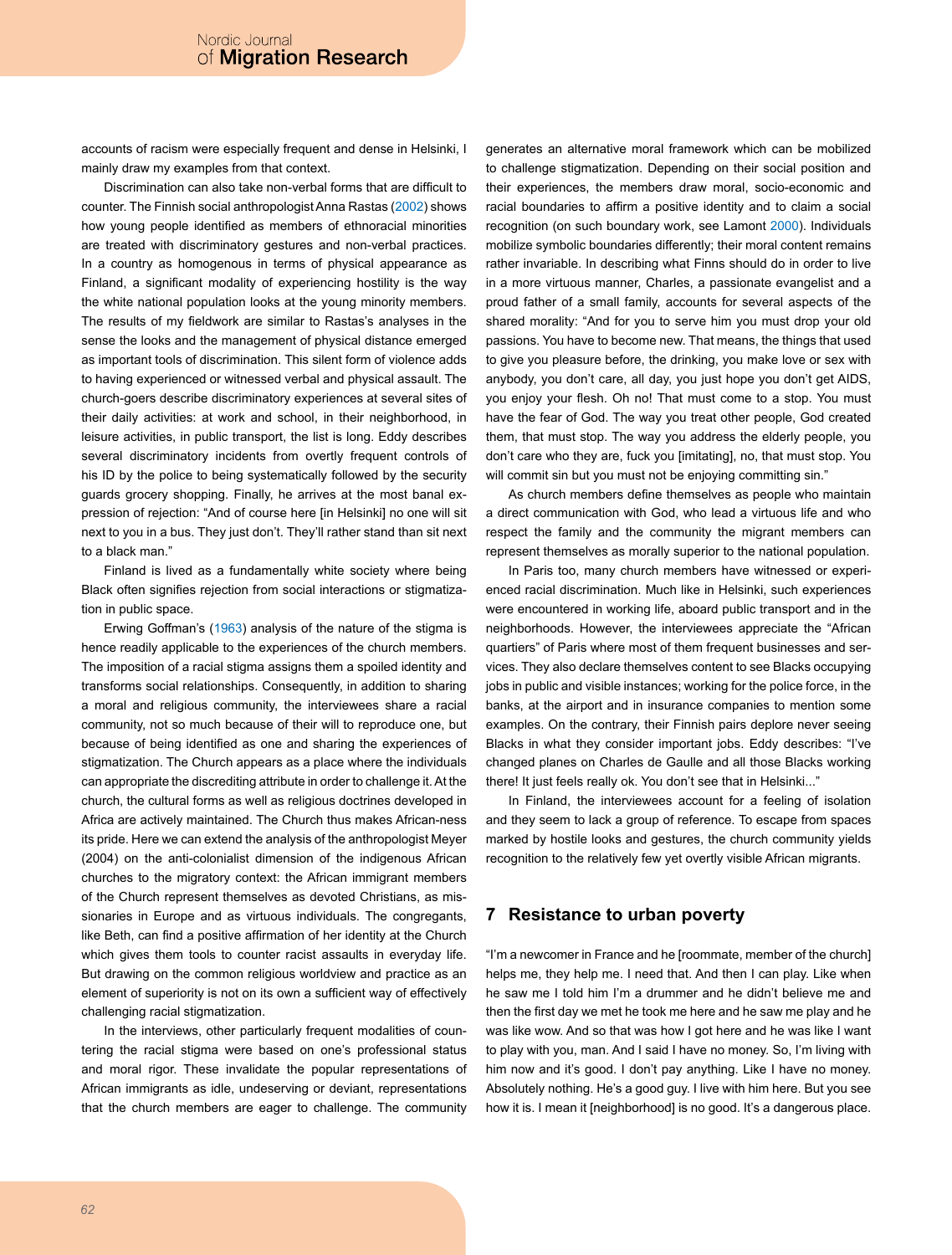I can't go to the station in the evening. You know, that's why I picked you up. I don't want you to walk around alone. And you see that park, it's no good. Like the day you walk your dog maybe but not in the evening. There's all kind of people like drunks and this dirty business. I don't like those black people here. And there's a lot of Arabs and that's bad. But now I'm living here. You know, I have a place to sleep."

Michael, young man living in Europe since the late 1990's, is entirely dependent on the protection assured to him by the other church members. He has no residence permit, no formal job, and no place to live. At the time of my research, the church community entirely supported Michael and another man in a similar situation. The sermons and prayers at the Paris parish casually treat the themes of enduring poverty, surviving homelessness and "keeping close to the Lord" even in times of material and emotional difficulty. Michael's situation is of extreme gravity, but several Paris church-goers live in urban areas where one finds a concentration of poverty, unemployment, substandard housing and an overrepresentation of immigrants and foreigners (on France's urban inequalities, Wacquant [2006](#page-8-32)). Many of these members are drawn to the Church because of its promise of assistance, temporary or prolonged, partial or substantial. In Paris, the Church resembles a parallel social system, protecting its members from poverty and exclusion. This is what most clearly distinguishes the two parishes.

Following the theory of social ties, community relations are crucial to the majority of the members of the Parisian parish because the state, the labor market and the family do not succeed in guaranteeing them sufficient material conditions of living. At the time of my research, several persons were in an ambiguous situation regarding their residence permit: some had none, some had that of another European country, and some were having difficulty renewing theirs. These conditions significantly hinder the members' access to jobs, social services and housing. That such difficulty was not observable at the Helsinki parish does not mean that informal migration does not exist in Finland. It is rather indicative of a strict immigration regime and the phenomenon's inferior scale as compared with France. That collective resistance to poverty is a more significant type of community effect generated in Paris does not denote its insignificance in Helsinki either. Immigrants are indeed overrepresented among those concerned by urban poverty in Finland (Linnanmäki [2009](#page-8-33)). But it is quite recent that the emergence of phenomena similar to urban poverty in the large cities of France has been observable in Helsinki. One does find territorial concentrations of low income households, unemployment and immigrant populations but these tend to be limited in space and quality (Vaattovaara, Kortteinen & Schulman [2011](#page-8-34)). On the other hand, this may be explained by trends in immigration, such as the reasons of entry in the country and the different positions of Helsinki and Paris on the map of international migrations.

In addition, the church communities' membership demographics can be thought of as indicative of vulnerable groups among immigrants of the nationalities present at the church. Indeed, in Finland young men and in France young families make up the majority. In Paris, the few students I met came from wealthy families who provided for their living. In Finland, students are not entitled to the same student allocations as the nationals, and they have to provide proof of sufficient funds to stay in the country. The young men and few women students juggled studies, work and remittance charges and many had given up studies, the original reason of immigration, to engage in full-time work to make a living for themselves and their families. By contrast, families with children in France described their experiences of several social services and allocations, much like the Finnish nationals. Many families had found a place for their children in public kindergartens where English was also taught and this was valued by the parents.

By contrast, in Paris, the families appear less integrated in the French socio-political system. The Church also assures transmission of English language and family socialization. For example, Sarah's husband works as a truck-driver and is often on the road in Europe for long periods of time. Sarah is responsible for bringing up the children and supplements the family income by babysitting. Attending the church for Sunday service and Wednesday family gathering is essential to Sarah: "It's very important to come to the church and it's so important with kids. I have three and they need to be here in an environment where the family is cherished and they feel safe. They have a model."

The students and the young families I met were not dependent on the community in the same way as Michael, who depends entirely on the Church. Rather, they had relations of insurance to protection. They benefited from shared meals, passing on of goods (clothes, house-ware) and information, and of the perspective of assistance in case of urgency.

The Parisian parish is a community of strong ties and solidarity where the members know and control each other. A members' living conditions are taken in charge collectively, job or housing search is a collective matter and responsibility. This type of organization may explain the small size of the community, as it simply cannot cater to more vulnerable members. In this regard, the Helsinki parish stands in a stark contrast to the Parisian one. Many members are linked to each other by strong ties, but the community leaders are also eager to establish contacts beyond the community. As the members are in a generally better social position and less precarious, the community can orient its resources into its future development and activities beyond the in-group. In fact, the Church has a very active evangelization group that undertakes weekly campaigns on the streets of the capital city, they cooperate with Finnish and international Pentecostal groups, and the church generally welcomes newcomers. It has invested in the church locale, bought musical instruments and computers, organizes age-specific and thematic group activities and has plans for future acquisitions. In Paris, the pastor's major preoccupation is finding a more stable prayer room for renting and assisting his followers in securing decent conditions of living.

In brief, the inscription of the immigrant community in different social and urban environments leads to the generation of a different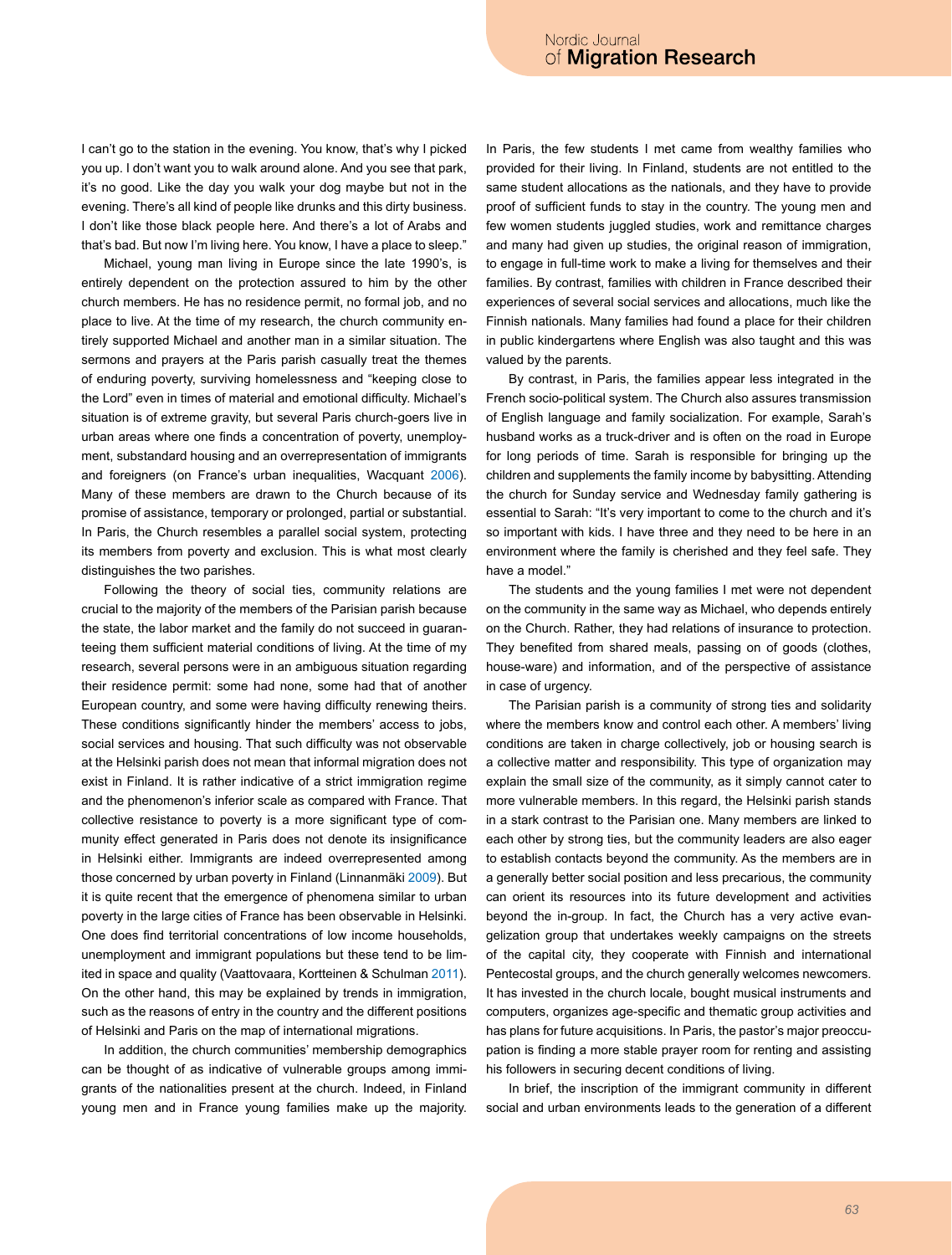community effect. The church community is a powerful agent of resistance to poverty in a context where its members' social integration is conditioned by social, racial and urban inequalities. Notably, at the Parisian suburbs, the risk of exclusion seems to apply to everyone. On the other hand, in a context less marked by such risk, some groups appear more vulnerable than others, like the students and single adults in Finland. The two cases invite us to think of immigrant communities as an important element of integration rather as an impediment to it. Furthermore, my research shows that the less the community is concerned by the immediate survival of its members, the more it is to interact with society surrounding it and in doing that, advances the social integration of its members.

## **8 Conclusion**

In this article, I have analyzed how community participation generates social integration of immigrants. My research discusses the mechanisms of compensation and collective resistance as two important modalities through which the church members can make the new host country and city their "dwelling place". Two dimensions of my approach are important to note; first, the analysis of both individual and structural factors influencing the relations established and maintained between individuals, the community and society; second, the comparative manner of reasoning. It is through this research design that I have attempted to address the heterogeneity at each parish and the similarities and differences between them.

The religious community I have studied is implanted in two national contexts, where we find slightly different publics, and where a different type of community effect appears significant. In both cases, individual investment in community relations can compensate for fragilities in other social relations. In France, one observes a larger African minority, but also a greater concentration of poverty and unemployment in urban neighborhoods with an overrepresentation of foreign populations. There, the members of the Church tend to be in a more disadvantaged position than in Finland. At this church group, collective resistance to poverty emerges as a major community effect and the primary modality through which the community generates social integration. In Finland, the parishioners tend to be in a better socio-economic position then their French pairs, their condition as a visible, racialized minority affects the community effect. It is collective resistance to racial stigmatization that appears as the most salient modality of generating integration in Helsinki. However, individuals of African origin face racial discrimination and a disproportionate risk of poverty and exclusion in the two countries, and despite the predominance of one or another of the forms of collective resistance, both are operational at each community.

The comparative research exposes different modalities through which community relations can contribute to social integration of immigrants. By valorizing the African cultural and religious practices, the Church participates in formation of positive individual and collective identities. In addition, the shared moral framework helps them as church members to position themselves in the host society in terms that they actively define. As enduring stigmatization is detrimental to the psychological health, the Church can be considered an important source of well-being for its members. Finally, the community yields protection to its most vulnerable members. By doing all this, the two communities address a variety of individual situations. Unlike the official immigrant integration programs, alternative solutions to integration are made at the Church. Future research should extend the analysis of immigrant communities as sites of integration and as vital elements of integration assemblages in these and other countries. This would have at least two main advantages. It would broaden our understanding of social integration and thus call for a critical examination of the current assigned ideals of an immigrant integration trajectory. More importantly yet, such in situ research can involve immigrants themselves in producing knowledge about and developing better policies of social integration.

**Linda Haapajärvi** is a PhD student in sociology at l'École des hautes études en sciences sociales (EHESS) in Paris. Her doctoral research focuses on community relations in underprivileged neighborhoods in France, Finland and the United States. Her research interests are migrations, minorities and social change. Comparative research and mixed methods approaches nourish her sociological imagination.

### **Notes**

- <span id="page-7-0"></span>1. For these same reasons, the names of the informants have been changed.
- <span id="page-7-1"></span>2. The Helsinki parish is the Church's first congregation in Finland, whereas the one I studied in Paris is the second one. This dissymmetry is due to the fact that the pastor of the Finnish parish knew personally the pastor of the second Paris parish. Upon my departure for Paris, he put me in contact with the pastor and advised me to conduct my research there. It was only later on during the fieldwork that I became aware of this fact. Another dissymmetry originates from the fact that in France one finds many and large African churches which use French as their language of worship. The English-speaking Church hence caters for a minority of African migrants in France, whereas Finland attracts relatively more immigrants from the Anglophone Sub-Saharian Africa.
- <span id="page-7-2"></span>3. Since the time of my study, they have once more had to change locations.
- <span id="page-7-3"></span>4. The translation from French is carried out by the author.